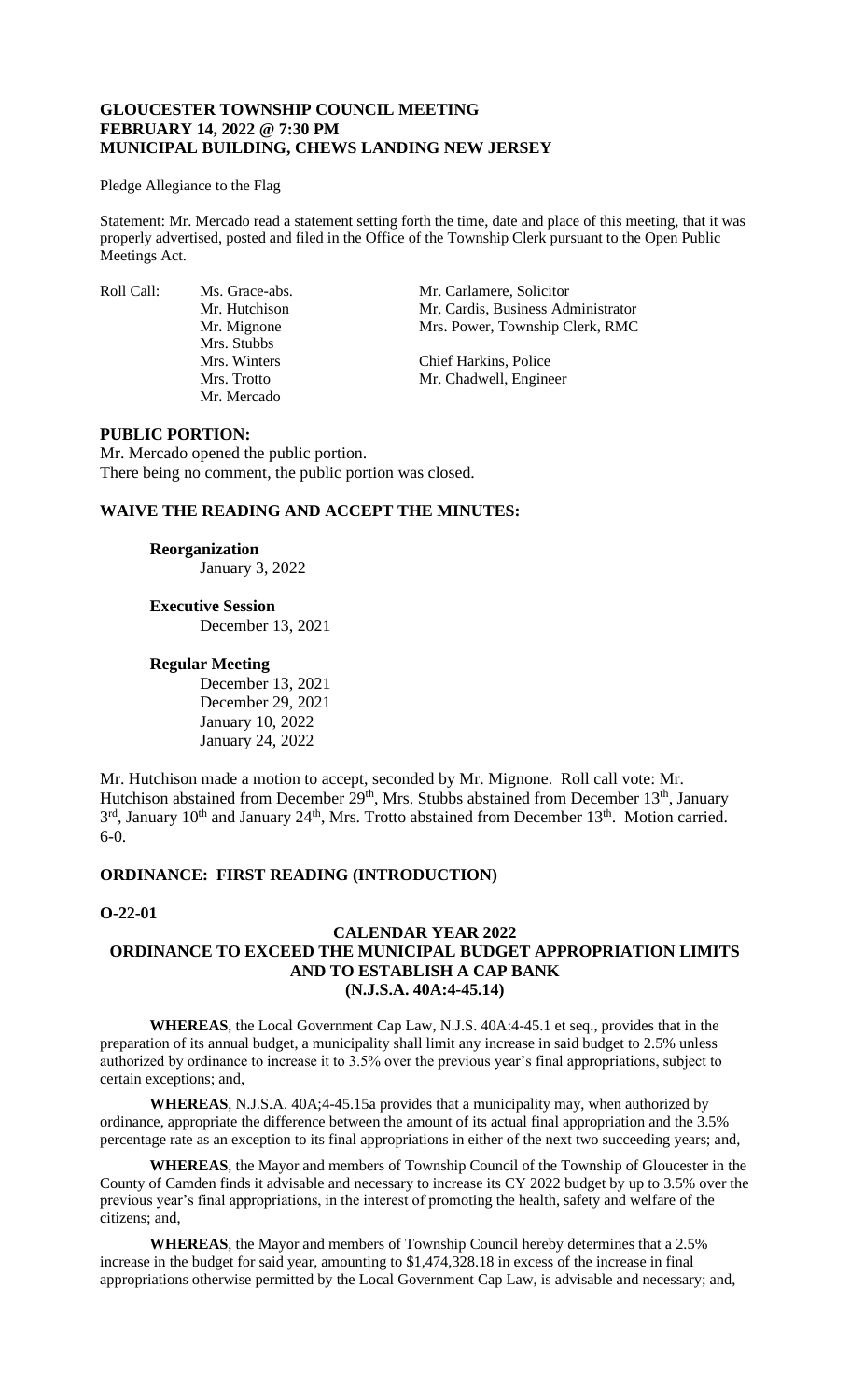**WHEREAS**, the Mayor and members of Township Council hereby determines that any amount authorized hereinabove that is not appropriated as part of the final budget shall be retained as an exception to the final appropriation in either of the next two succeeding years;

**NOW THEREFORE BE IT ORDAINED**, by the Mayor and members of Township Council of the Township of Gloucester, in the County of Camden, a majority of the full authorized membership of this governing body affirmatively concurring, that, in the CY 2022 budget year, the final appropriations of the Township of Gloucester shall, in accordance with this ordinance and N.J.S.A. 40A:4-45.14, be increased by 3.5%, amounting to \$2,064,059.45, and that the CY 2022 municipal budget for the Township of Gloucester be approved and adopted in accordance with this ordinance; and,

**BE IT FURTHER ORDAINED,** that any amount authorized hereinabove that is not appropriated as part of the final budget shall be retained as an exception to final appropriation in either of the next two succeeding years; and,

**BE IT FURTHER ORDAINED**, that a certified copy of this ordinance as introduced be filed with the Director of the Division of Local Government Services within 5 days of introduction; and,

BE IT FURTHER ORDAINED, that a certified copy of this ordinance upon adoption, with the recorded vote included thereon, be filed with said Director within 5 days after such adoption.

First Reading: February 14, 2022

\_\_\_\_\_\_\_\_\_\_\_\_\_\_\_\_\_\_\_\_\_\_\_\_\_\_\_\_\_

Mayor David Mayer

ATTEST:

President of Council Orlando Mercado

\_\_\_\_\_\_\_\_\_\_\_\_\_\_\_\_\_\_\_\_\_\_\_\_\_\_\_\_\_\_\_

\_\_\_\_\_\_\_\_\_\_\_\_\_\_\_\_\_\_\_\_\_\_\_\_\_\_\_\_\_\_\_

Township Clerk Nancy Power, RMC

Mr. Hutchison made a motion to adopt on first reading, to have a second reading and public hearing on February 28, 2022 and to advertise by synopsis, seconded by Mrs. Trotto. Roll call vote: All in favor. Motion carried. 6-0.

### **CONSENT AGENDA:**

**R-22:02-044**

### **RESOLUTION AUTHORIZING PAYMENT OF BILLS**

**BE IT RESOLVED BY THE** Township Council of the Township of Gloucester, in the County of Camden, that the following bills are approved by the Township Council in accordance with the provisions of Ordinance 0-82-16 and certified by the Chief Financial Officer that the claims are proper obligation of the township, that adequate funds are available to honor these claims in the account indicated and the claim should be paid:

| <b>CURRENT ACCOUNT</b>                                                                              |                    |
|-----------------------------------------------------------------------------------------------------|--------------------|
| Per attached computer readout of the claims presented in the amount of                              | \$<br>7,576,303.82 |
| <b>CAPITAL ACCOUNT</b><br>Per attached computer read out of the claims presented in the amount of   | \$<br>131.340.13   |
| <b>ANIMAL TRUST</b><br>Per attached computer read out of the claims presented in the amount of      | \$<br>17,660.00    |
| <b>DEVELOPERS ESCROW</b><br>Per attached computer read out of the claims presented in the amount of | \$<br>4,900.00     |
| <b>TRUST</b><br>Per attached computer readout of the claims presented in the amount of              | \$<br>42,095.97    |
| <b>OPEN SPACE TRUST</b><br>Per attached computer readout of the claims presented in the amount of   | \$<br>21,568.73    |
| <b>MANUAL CHECKS</b><br>Per attached computer readout of the claims presented in the amount of      | \$<br>412.443.98   |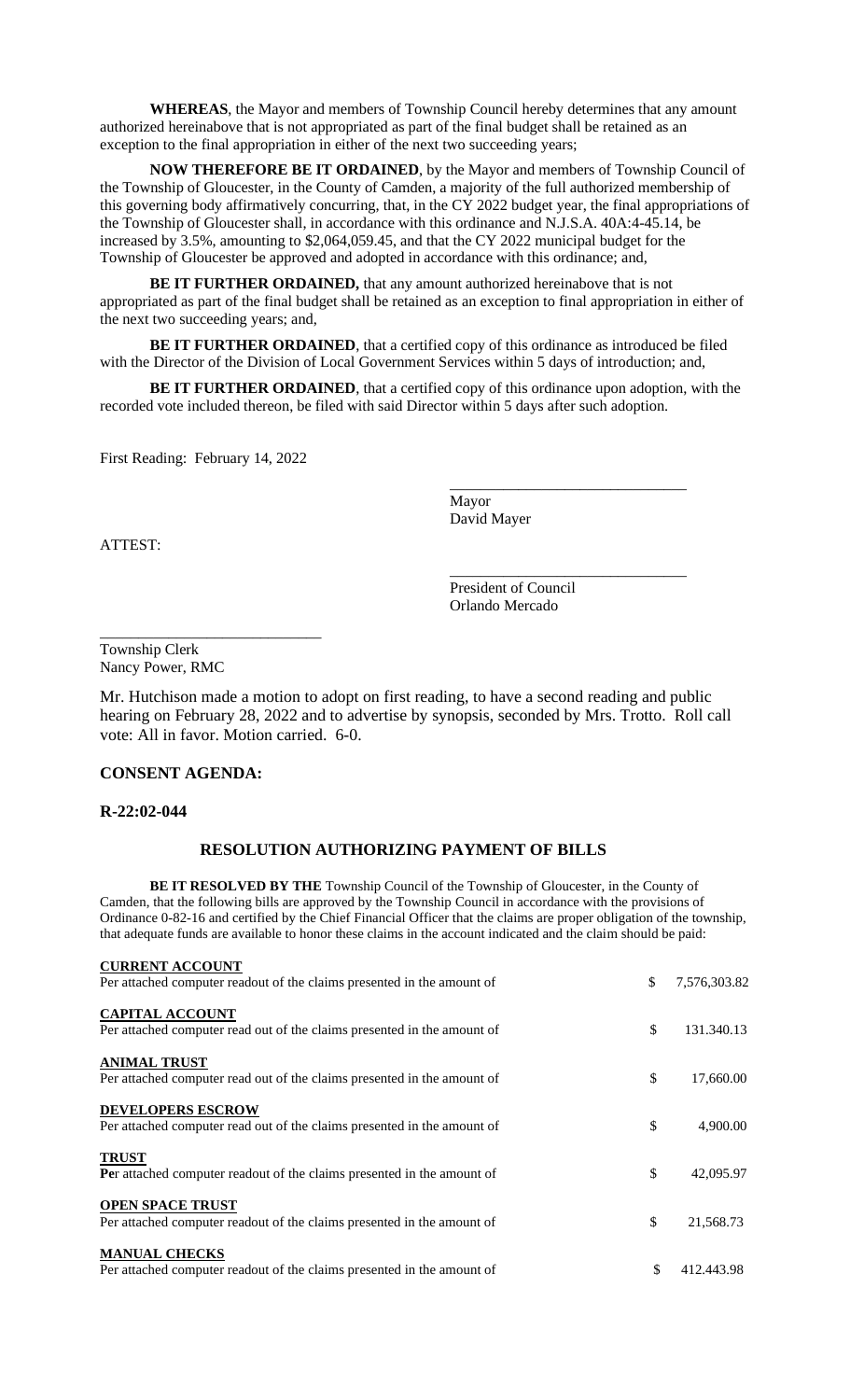Adopted: February 14, 2022

ATTEST:

President of Council Orlando Mercado

\_\_\_\_\_\_\_\_\_\_\_\_\_\_\_\_\_\_\_\_\_\_\_\_\_\_ Township Clerk, Nancy Power, RMC

Mr. Hutchison made a motion to adopt, seconded by Mr. Mignone. Roll call vote: All in favor. Motion carried. 6-0.

### **R-22:02-045**

# **RESOLUTION AUTHORIZING CANCELLATION OF MUNICIPAL TAX SALE CERTIFICATES**

**WHEREAS,** Certificate of Sale #17-00162, issued to the Township of Gloucester, for delinquent taxes on Block 6602, Lot 2, assessed to Zetts Realty LLC, at a tax sale held on December 28, 2017, and was redeemed by homeowner paying the full amount of the delinquency; and

**WHEREAS,** Certificate of Sale #18-00432, issued to the Township of Gloucester, for delinquent taxes on Block 11302, Lot 56, assessed to Serock, Michael B. & Linda M, at a tax sale held on December 27, 2018, and was redeemed by the homeowner paying the full amount of the delinquency; and

**WHEREAS,** Certificate of Sale #18-00432 include GTMUA charges in the amount of \$211.24 and CCMUA charges in the amount of \$401.96 to be refunded upon collection; and

**WHEREAS,** Certificate of Sale #18-00468, issued to the Township of Gloucester, for delinquent taxes on Block 11402, Lot 53, assessed to Trent Mims, at a tax sale held on December 27, 2018, and was redeemed by the homeowner paying the full amount of the delinquency; and

**WHEREAS,** Certificate of Sale #18-00468 include CCMUA charges in the amount of \$364.93 to be refunded upon collection and;

**WHEREAS,** Certificate of Sale #18-00731, issued to the Township of Gloucester, for delinquent taxes on Block 15202, Lot 17, assessed to 16 Rem LLC, at a tax sale held on December 27, 2018, and was redeemed by the homeowner paying the full amount of the delinquency; and

**WHEREAS,** Certificate of Sale #18-00731 include GTMUA charges in the amount of \$153.46 and CCMUA charges in the amount of \$291.27 to be refunded upon collection; and

**WHEREAS,** Certificate of Sale #20-00066, issued to the Township of Gloucester, for delinquent taxes on Block 1901, Lot 18, assessed to Robert Belins, at a tax sale held on December 29, 2020, and was redeemed by the homeowner paying the full amount of the delinquency; and

**WHEREAS,** Certificate of Sale #20-00742, issued to the Township of Gloucester, for delinquent taxes on Block 16110, Lot 12, assessed to Jetsom Inc, at a tax sale held on December 29, 2020, and was redeemed by the homeowner paying the full amount of the delinquency; and

**WHEREAS,** Certificate of Sale #20-00982, issued to the Township of Gloucester, for delinquent taxes on Block 18601, Lot 9, assessed to Deborah, John, Irvin Jr Watson Trust, at a tax sale held on December 29, 2020, and was redeemed by the homeowner paying the full amount of the delinquency; and

**NOW,THEREFORE, BE IT RESOLVED** that the Mayor and Municipal Clerk of the Township of Gloucester are hereby authorized to endorse the above Certificates of Sale for cancellation and refund GTMUA and CCMUA.

Adopted: February 14, 2022

President of Council Orlando Mercado

\_\_\_\_\_\_\_\_\_\_\_\_\_\_\_\_\_\_\_\_\_\_\_\_\_\_\_\_\_\_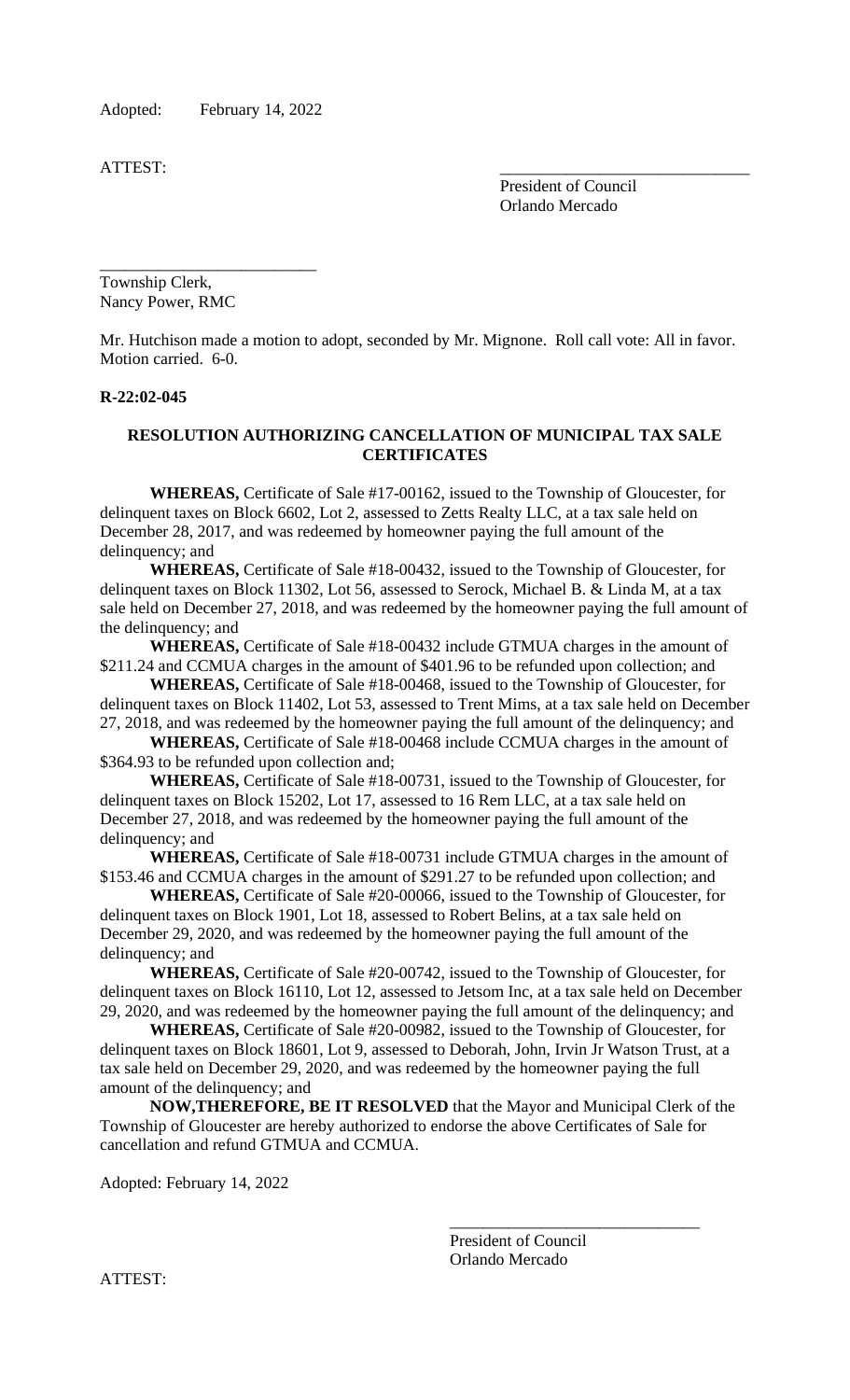Township Clerk Nancy Power, RMC

\_\_\_\_\_\_\_\_\_\_\_\_\_\_\_\_\_\_\_\_\_\_\_\_\_\_\_\_\_\_\_\_

Mr. Hutchison made a motion to adopt, seconded by Mr. Mignone. Roll call vote: All in favor. Motion carried. 6-0.

### **R-22:02-046**

### **RESOLUTION AUTHORIZING REFUNDING OF TAXES**

**BE IT RESOLVED,** by the Township Council of the Township of Gloucester to authorize the refunding of the following credit balances:

| <b>BLOCK LOT</b> | <b>NAME AND ADDRESS YEAR</b>                                        |      | <b>AMOUNT REASON</b> |                         |
|------------------|---------------------------------------------------------------------|------|----------------------|-------------------------|
| 13306            | 1-C1102 Irene Aleogena<br>1102 Emerson Court<br>Clementon, NJ 08021 | 2022 |                      | $$2,343.42$ Overpayment |

Adopted**:** February 14, 2022

\_\_\_\_\_\_\_\_\_\_\_\_\_\_\_\_\_\_\_\_\_\_\_\_\_\_\_\_\_\_\_

President of Council Orlando Mercado

\_\_\_\_\_\_\_\_\_\_\_\_\_\_\_\_\_\_\_\_\_\_\_\_\_\_\_\_\_\_\_\_\_\_

\_\_\_\_\_\_\_\_\_\_\_\_\_\_\_\_\_\_\_\_\_\_\_\_\_\_\_\_\_\_\_\_\_

Township Clerk Nancy Power, RMC

Mr. Hutchison made a motion to adopt, seconded by Mr. Mignone. Roll call vote: All in favor. Motion carried. 6-0.

**R-22:02-047**

### **RESOLUTION AUTHORIZING THE TOWNSHIP OF GLOUCESTER TO RENEW MEMBERSHIP IN THE CAMDEN COUNTY MUNICIPAL JOINT INSURANCE FUND AND EXECUTION OF A RENEWAL AGREEMENT AS INSURANCE PROVIDER**

**WHEREAS**, the Township of Gloucester is a member of the Camden County Municipal Joint Insurance Fund; and

**WHEREAS,** said membership terminates as of December 31, 2021 unless renewed by agreement between the Township of Gloucester and the Camden County Municipal Joint Insurance Fund; and

**WHEREAS**, the Township of Gloucester desires to renew said membership for a three (3) year period commencing January 1, 2022 and ending January 1, 2025.

**NOW, THEREFORE, BE IT RESOLVED,** that the Township Council of the Township of Gloucester is hereby authorized and directed to renew membership in the Camden County Municipal Joint Insurance Fund and to execute a renewal agreement for a period of three (3) years commencing January 1, 2022 and ending January 1, 2025 as insurance provider on behalf of the Township of Gloucester and agrees to adhere to the Bylaws, Rules and Regulations, coverages and operating procedures thereof as presently existing or as modified from time to time by lawful act of the fund.

Adopted: February 14, 2022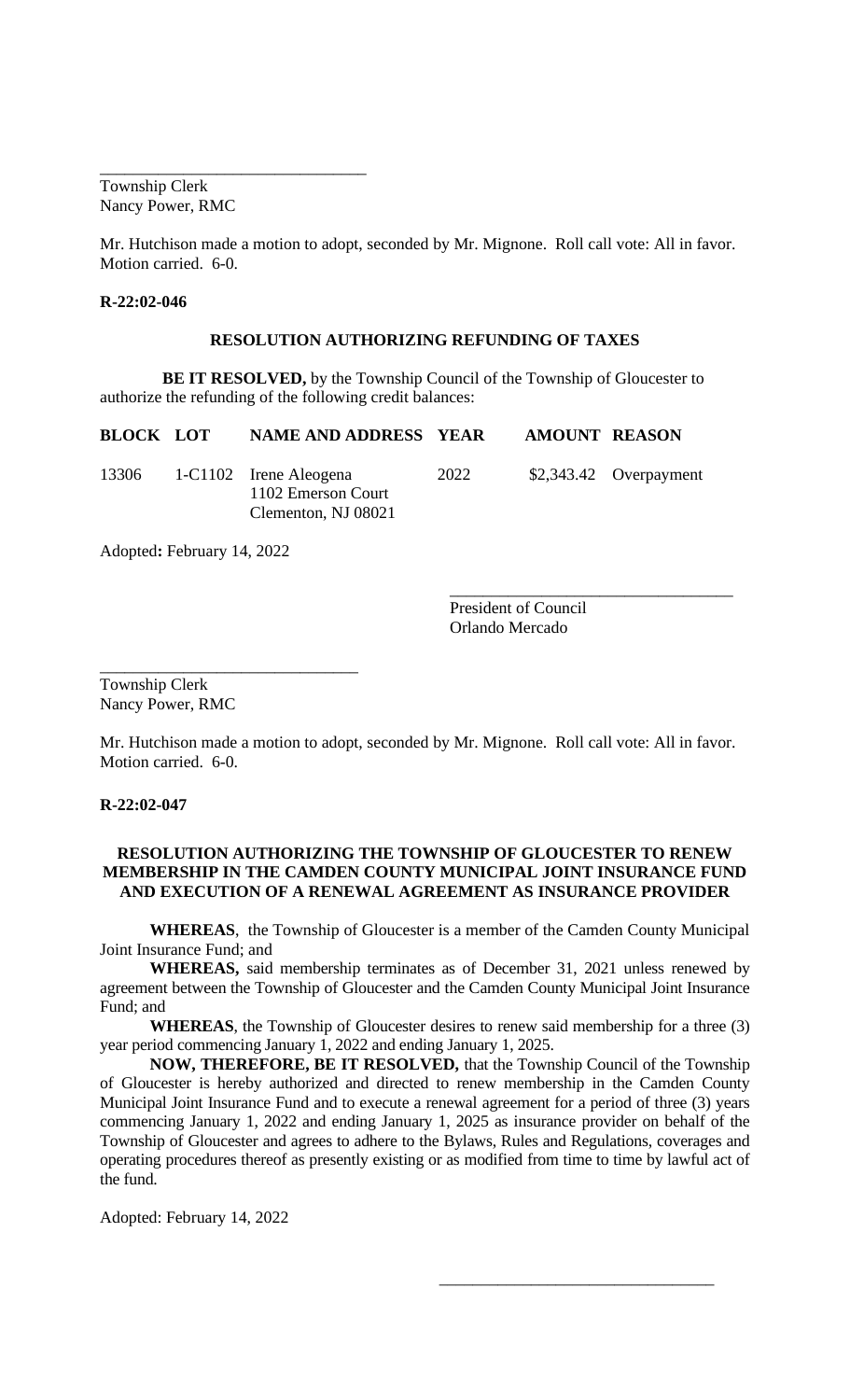ATTEST:

President of Council Orlando Mercado

Township Clerk Nancy Power, RMC

\_\_\_\_\_\_\_\_\_\_\_\_\_\_\_\_\_\_\_\_\_\_\_

Mr. Hutchison made a motion to adopt, seconded by Mr. Mignone. Roll call vote: All in favor. Motion carried. 6-0.

### **R-22:02-048**

### **RESOLUTION OF THE TOWNSHIP COUNCIL OF THE TOWNSHIP OF GLOUCESTER, CAMDEN COUNTY, NEW JERSEY AUTHORIZING THE EXTENSION AND SIGNING OF A SHARED SERVICE AGREEMENT WITH THE GLOUCESTER TOWNSHIP MUNICIPAL UTILITIES AUTHORITY (GTMUA) FOR GRASS, COMPOST AND RECYCLING**

**WHEREAS,** the Township Council of the Township of Gloucester is authorized to sign the extension of the Shared Service Agreement with the Gloucester Township Municipal Utilities Authority for the grass, compost and recycling; and

**WHEREAS**, the Township of Gloucester and the Gloucester Township Municipal Utilities Authority desires to extend the Shared Service Agreement for the implementation and administration of certain activities relating to the operation of a composting facility, the collection and disposal of grass and leaves, the recycling of glass, papers, plastics and cans within the Township of Gloucester; and

**NOW, THEREFORE**, **BE IT RESOLVED** by the Township Council of the Township of Gloucester, County of Camden and State of New Jersey, does hereby authorize the extension and signing of a Shared Service Agreement with the Gloucester Township Municipal Utilities Authority.

Adopted: February 14, 2022

ATTEST:

 President of Council Orlando Mercado

\_\_\_\_\_\_\_\_\_\_\_\_\_\_\_\_\_\_\_\_\_\_\_\_\_\_\_\_

Township Clerk Nancy Power, RMC

\_\_\_\_\_\_\_\_\_\_\_\_\_\_\_\_\_\_\_\_\_\_\_\_\_\_\_

Mr. Hutchison made a motion to adopt, seconded by Mr. Mignone. Roll call vote: All in favor. Motion carried. 6-0.

#### **R-22:02-049**

**RESOLUTION AUTHORIZING THE TOWNSHIP OF GLOUCESTER TO ACCEPT A SUBGRANT AWARD FROM THE DEPARTMENT OF LAW AND PUBLIC SAFETY, OFFICE OF THE ATTORNEY GENERAL, FOR THE FEDERAL FISCAL YEAR 2021 FOR THE EMERGENCY MANAGEMENT PERFORMANCE GRANT (EMPG) AND THE EMERGENCY MANAGEMENT AGENCY ASSISTANCE (EMAA) PROGRAMS AND FOR THE TOWNSHIP'S CHIEF FINANCIAL OFFICER TO CERTIFY THE AVAILABILITY OF FUNDS**

**WHEREAS,** the Township of Gloucester, Office of Emergency Management, has been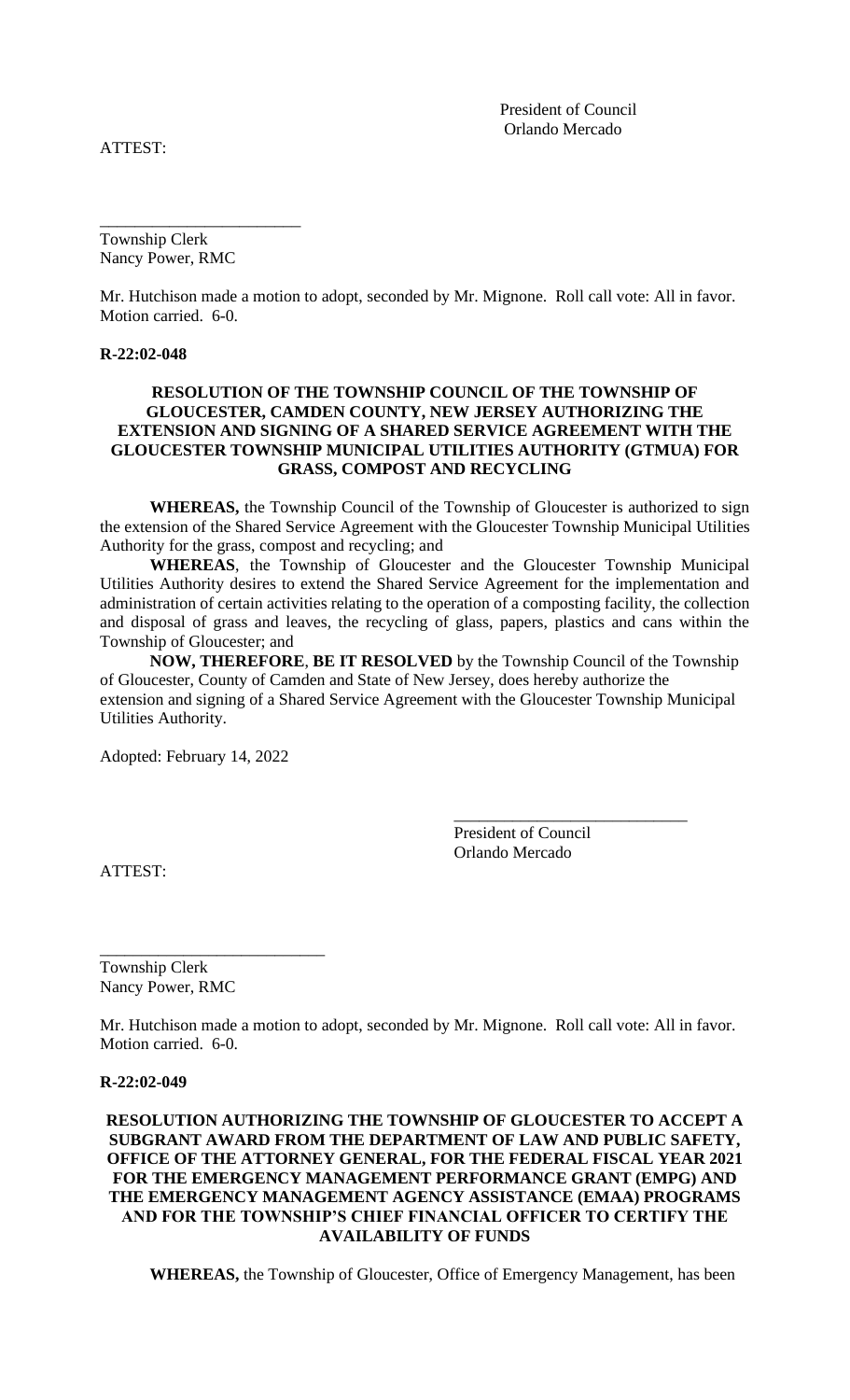awarded State Homeland Security Grant Program Sub-grant AFN #97.042, Subgrant Award #FY21-EMPG-EMAA-0415 from the New Jersey Department of Law and Public Safety, Office of the Attorney General. The Subgrant, consisting of a \$10,000.00 Federal Award, \$0 Match, of a total amount of \$10,000.00 is for the purpose of enhancing and sustaining Gloucester Township's ability to prevent, respond to and recover from acts of terrorism, natural disasters and other catastrophic events and emergencies; and

**WHEREAS**, the Township of Gloucester will use these funds to enhance your Emergency Management Program and that the funds will be used for Emergency Management purposes; and

**WHEREAS,** the award period is from July 1, 2021 to June 30, 2022; and

**WHEREAS**, the subgrant award incorporates all conditions and representations contained or made in application and notice of award; and

**WHEREAS,** the Township of Gloucester Office Emergency Management, designated by the New Jersey State Police, Office of Emergency Management, has submitted an Application for Subgrant Award that has been required by the said New Jersey State Office of Emergency Management.

**NOW, THEREFORE, BE IT RESOLVED** by the Council of the Township of Gloucester, in the County of Camden, State of New Jersey:

- 1. That the Council accepts the award of the FFY21 Emergency Management Performance Grant Program (EMPG), Emergency Management Agency Assistance Subgrant (EMAA) in the amount of up to \$10,000.00 Federal Funds from the New Jersey State Police, Office of Emergency Management.
- 2. That the Chief Financial Officer and Director of Emergency Management are authorized to sign the appropriate subgrant award documents.
- 3. That copies of this resolutions shall be forwarded to the New Jersey State Police, Office of Emergency Management, the City Business Administrator, the Chief Financial Officer and the County Division of Emergency Management and Office of Treasury.

Adopted: February 14, 2022

President of Council \_\_\_\_\_\_\_\_\_\_\_\_\_\_\_\_\_\_\_\_\_\_\_\_\_\_ Orlando Mercado

Township Clerk Nancy Power, RMC

Mr. Hutchison made a motion to adopt, seconded by Mr. Mignone. Roll call vote: All in favor. Motion carried. 6-0.

## **R-22:02-050**

### **RESOLUTION AUTHORIZING REDUCTION OF SECURITIES FOR THE ESTATES AT LAKESIDE PHASE I BLOCK 18301 LOTS 16,17 & 18 IN THE TOWNSHIP OF GLOUCESTER**

**WHEREAS**, the developer of The Estates at Lakeside Phase I has supplied the Township of Gloucester with Letter of Credit #20511001 from the 1<sup>ST</sup> Colonial Community Bank in the original amount of \$643,804.92 for site improvements; and

**WHEREAS**, the Engineer has inspected this project and has given his report to the Township Council of the Township of Gloucester; and

**NOW, THEREFORE, BE IT RESOLVED** that the Township Council of the Township of Gloucester does hereby authorize the reduction of securities for The Estates at Lakeside Phase I as follows:

Original Guarantee Reduction #1 Reduction #2 Reduction #3 Reduction #4 Public Facilities \$643,804.92 \$615,196.92 \$331,291.32 \$201,846.60 \$195,846.60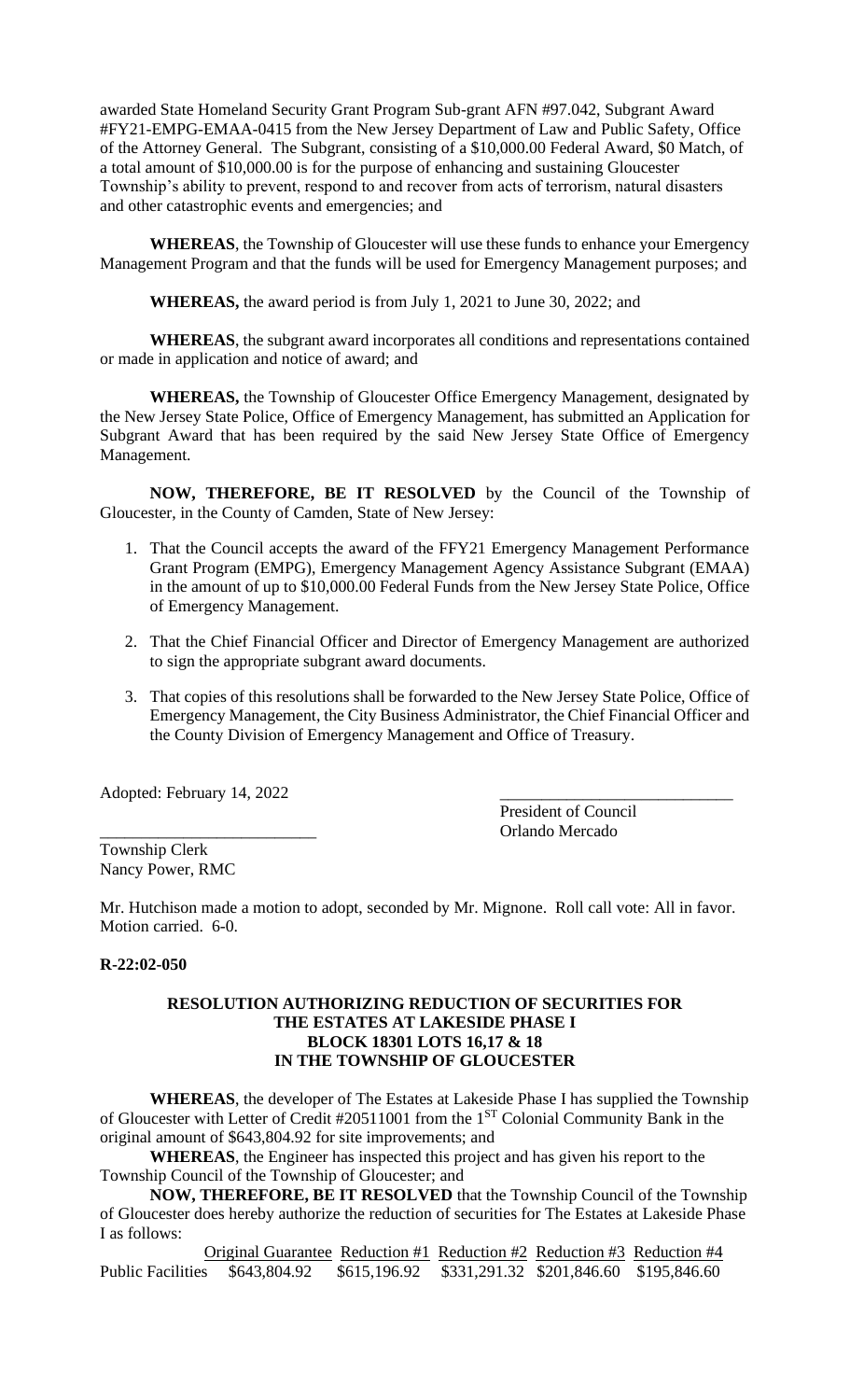Adopted: February 14, 2022

President of Council Orlando Mercado

ATTEST:

Township Clerk Nancy Power, RMC

Mr. Hutchison made a motion to adopt, seconded by Mr. Mignone. Roll call vote: All in favor. Motion carried. 6-0.

#### **R-22:02-051**

### **RESOLUTION AUTHORIZING REDUCTION OF SECURITIES FOR THE ESTATES AT LAKESIDE PHASE II BLOCK 18301 LOTS 16,17 & 18 IN THE TOWNSHIP OF GLOUCESTER**

**WHEREAS**, the developer of The Estates at Lakeside Phase II has supplied the Township of Gloucester with Letter of Credit #20551001 from the 1<sup>ST</sup> Colonial Community Bank in the amount of \$292,252.20 for site improvements; and

**WHEREAS**, the Engineer has inspected this project and has given his report to the Township Council of the Township of Gloucester; and

**NOW, THEREFORE, BE IT RESOLVED** that the Township Council of the Township of Gloucester does hereby authorize the reduction of securities for The Estates at Lakeside Phase II as follows:

|                          | <b>Original Guarantee</b> | Reduction #1 | Reduction #2  |
|--------------------------|---------------------------|--------------|---------------|
| <b>Public Facilities</b> | \$292,252.20              | \$213,028.20 | \$166,372.210 |

Adopted: February 14, 2022

President of Council Orlando Mercado

ATTEST:

Township Clerk Nancy Power, RMC

Mr. Hutchison made a motion to adopt, seconded by Mr. Mignone. Roll call vote: All in favor. Motion carried. 6-0.

**R-22:02-052**

### **RESOLUTION AUTHORIZING REDUCTION OF SECURITIES FOR THE ESTATES AT LAKESIDE PHASE III BLOCK 18301 LOTS 16,17 & 18 IN THE TOWNSHIP OF GLOUCESTER**

**WHEREAS**, the developer of The Estates at Lakeside Phase III has supplied the Township of Gloucester with Letter of Credit #20591001 from the 1<sup>ST</sup> Colonial Community Bank in the amount of \$456,648.48 for site improvements; and

**WHEREAS**, the Engineer has inspected this project and has given his report to the Township Council of the Township of Gloucester; and

**NOW, THEREFORE, BE IT RESOLVED** that the Township Council of the Township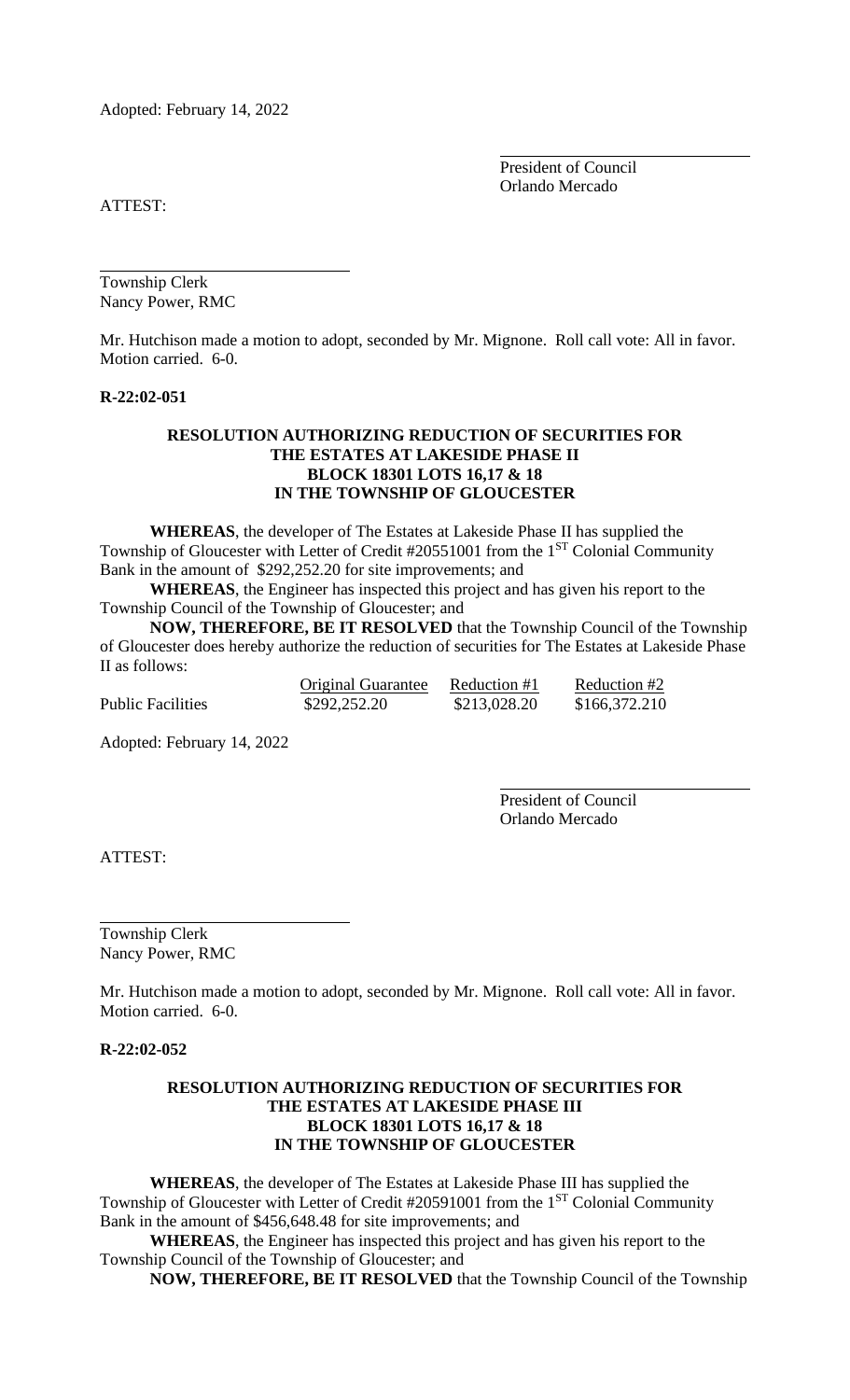of Gloucester does hereby authorize the reduction of securities for The Estates at Lakeside Phase III as follows:

Original Guarantee Reduction #1 Reduction #2 Public Facilities  $$456,648.48$   $$345,384.48$   $$274,104.48$ 

Adopted: February 14, 2022

President of Council Orlando Mercado

ATTEST:

Township Clerk Nancy Power, RMC

Mr. Hutchison made a motion to adopt, seconded by Mr. Mignone. Roll call vote: All in favor. Motion carried. 6-0.

## **R-22:02-053**

### **RESOLUTION AUTHORIZING REDUCTION OF SECURITIES FOR THE ESTATES AT LAKESIDE PHASE IV BLOCK 18301 LOTS 16,17 & 18 IN THE TOWNSHIP OF GLOUCESTER**

**WHEREAS**, the developer of The Estates at Lakeside Phase IV has supplied the Township of Gloucester with Letter of Credit #20621001 from the 1<sup>ST</sup> Colonial Community Bank in the amount of \$298,470.60 for site improvements; and

**WHEREAS**, the Engineer has inspected this project and has given his report to the Township Council of the Township of Gloucester; and

**NOW, THEREFORE, BE IT RESOLVED** that the Township Council of the Township of Gloucester does hereby authorize the reduction of securities for The Estates at Lakeside Phase IV as follows:

|                          | Original Guarantee |                           | Reduction #1 Reduction #2 | Reduction #3 |
|--------------------------|--------------------|---------------------------|---------------------------|--------------|
| <b>Public Facilities</b> | \$298,470.60       | \$231,414.60 \$171,546.60 |                           | \$89,541.18  |

Adopted: February 14, 2022

President of Council Orlando Mercado

ATTEST:

Township Clerk Nancy Power, RMC

Mr. Hutchison made a motion to adopt, seconded by Mr. Mignone. Roll call vote: All in favor. Motion carried. 6-0.

### **R-22:02-054**

## **RESOLUTION OF THE TOWNSHIP COUNCIL OF THE TOWNSHIP OF GLOUCESTER, CAMDEN COUNTY, NEW JERSEY, NAMING A3 INDUSTRIAL LLC, REDEVELOPER FOR THE GLEN OAKS REDEVELOPMENT OVERLAY DISTRICT AND AUTHORIZING THE SIGNING OF A REDEVELOPMENT AGREEMENT (MEMORANDUM OF AGREEMENT)**

**WHEREAS**, pursuant to provision of the Redevelopment and Housing Law of the State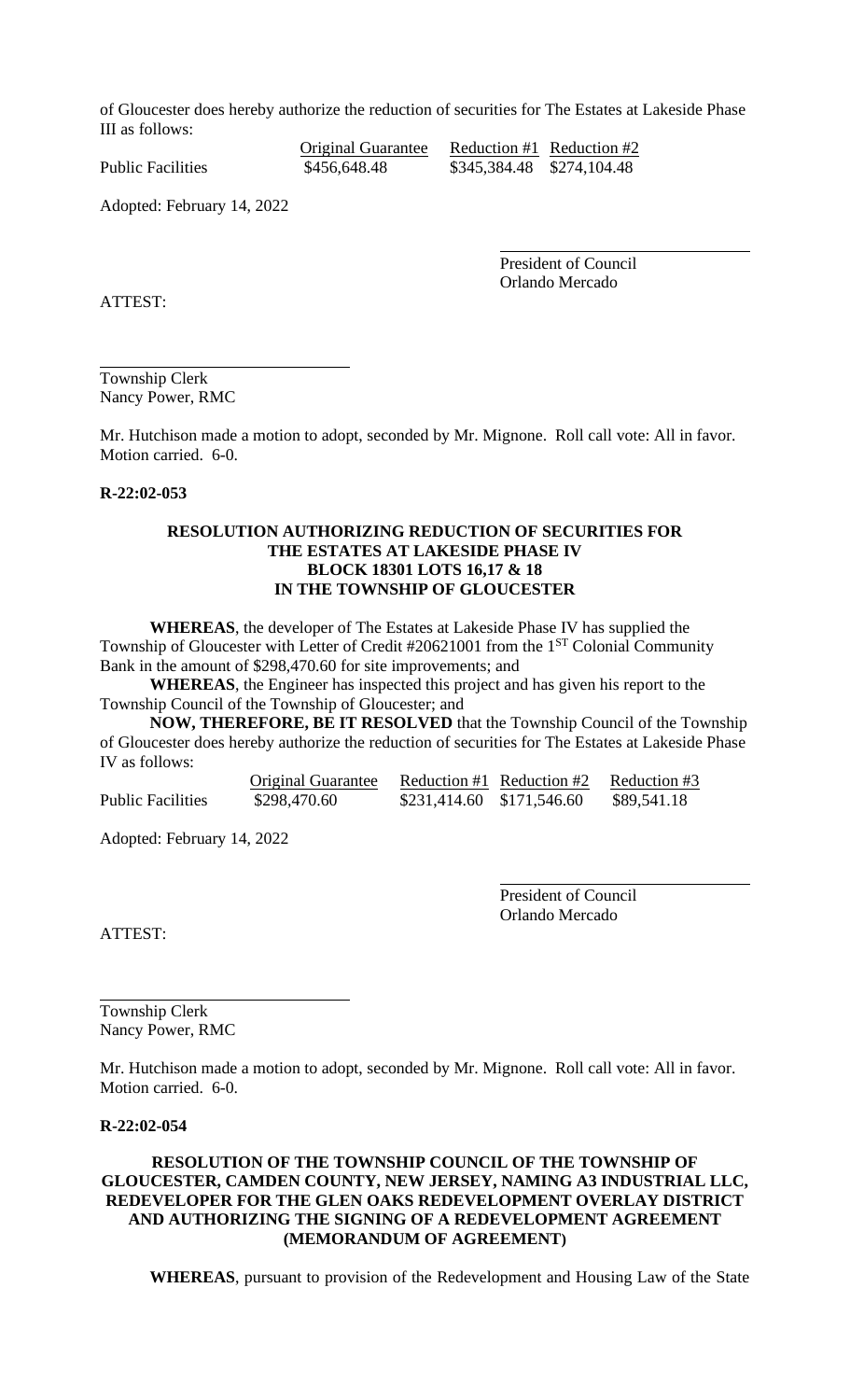of New Jersey, N.J.S.A. 40A:12A-1, et seq., the Township Council of the Township of Gloucester did direct the Planning Board of the Township of Gloucester to conduct a preliminary investigation to determine an area in need of redevelopment in accordance with the Redevelopment and Housing Law of the State of New Jersey; and

**WHEREAS***,* the Planning Board did conduct a preliminary investigation in accordance with the guidelines set forth N.J.S.A. 40A:12A-6, held public hearings, and determined that the designated area is an area in need of redevelopment, and

**WHEREAS**, the Township Council of the Township of Gloucester did adopt the Redevelopment Area of the Township of Gloucester by Ordinance, and in accordance with the provisions of the Local redevelopment and Housing Law of the State of New Jersey, did designate itself as the Redevelopment Entity, and

**WHEREAS**, the Redeveloper did submit a proposal for the development of the property; and

**WHEREAS**, The Redevelopment and Housing Law authorizes the Township Council, as the Redevelopment Entity, to name a Redeveloper and to contract with a Redeveloper for any area of planning, construction or the undertaking of any project within the designated redevelopment area; and

**WHEREAS**, the Township Council and Redeveloper have engaged discussions concerning the construction of improvements to property within the Redevelopment Area; and

**WHEREAS**, the Redeveloper has agreed to redevelop parcels within the Redevelopment Area as indicated.

**NOW, THEREFORE,** by the Township Council of the Township of Gloucester as follows,

- 1. A3 INDUSTRIAL LLC is hereby designated Redeveloper for the area known and described as Block 4901 Lot 1, all within the Glen Oaks Redevelopment Overlay District .
- 2. The Mayor of the Township of Gloucester, or other Official of the Township of Gloucester as may be designated, is hereby authorized to enter into a Redevelopment Agreement with A3 Industrial, LLC for the planning, construction, development or the undertaking of any project within the designated redevelopment area. The proposed form of Redeveloper's Agreement is attached to this Resolution.

Adopted: February 14, 2022

\_\_\_\_\_\_\_\_\_\_\_\_\_\_\_\_\_\_\_\_\_\_\_\_\_\_\_\_\_\_

\_\_\_\_\_\_\_\_\_\_\_\_\_\_\_\_\_\_\_\_\_\_\_\_\_\_\_ President of Council Orlando Mercado

Township Clerk Nancy Power, RMC

Mr. Hutchison made a motion to adopt, seconded by Mr. Mignone. Roll call vote: All in favor. Motion carried. 6-0.

## **R-22:02-055**

### **RESOLUTION OF THE TOWNSHIP COUNCIL OF THE TOWNSHIP OF GLOUCESTER, CAMDEN COUNTY, NEW JERSEY, NAMING SICKLERVILLE INVESTORS LLC, REDEVELOPER FOR THE NEW VISION BUSINESS PARK DISTRICT AND AUTHORIZING THE SIGNING OF A REDEVELOPMENT AGREEMENT (MEMORANDUM OF AGREEMENT)**

**WHEREAS**, pursuant to provision of the Redevelopment and Housing Law of the State of New Jersey, N.J.S.A. 40A:12A-1, et seq., the Township Council of the Township of Gloucester did direct the Planning Board of the Township of Gloucester to conduct a preliminary investigation to determine an area to be identified as the New Vision Business Park District; and

**WHEREAS,** the Planning Board did conduct a preliminary investigation in accordance with the guidelines set forth N.J.S.A. 40A:12A-6, held public hearings, and determined that the designated area is an area in need of redevelopment; and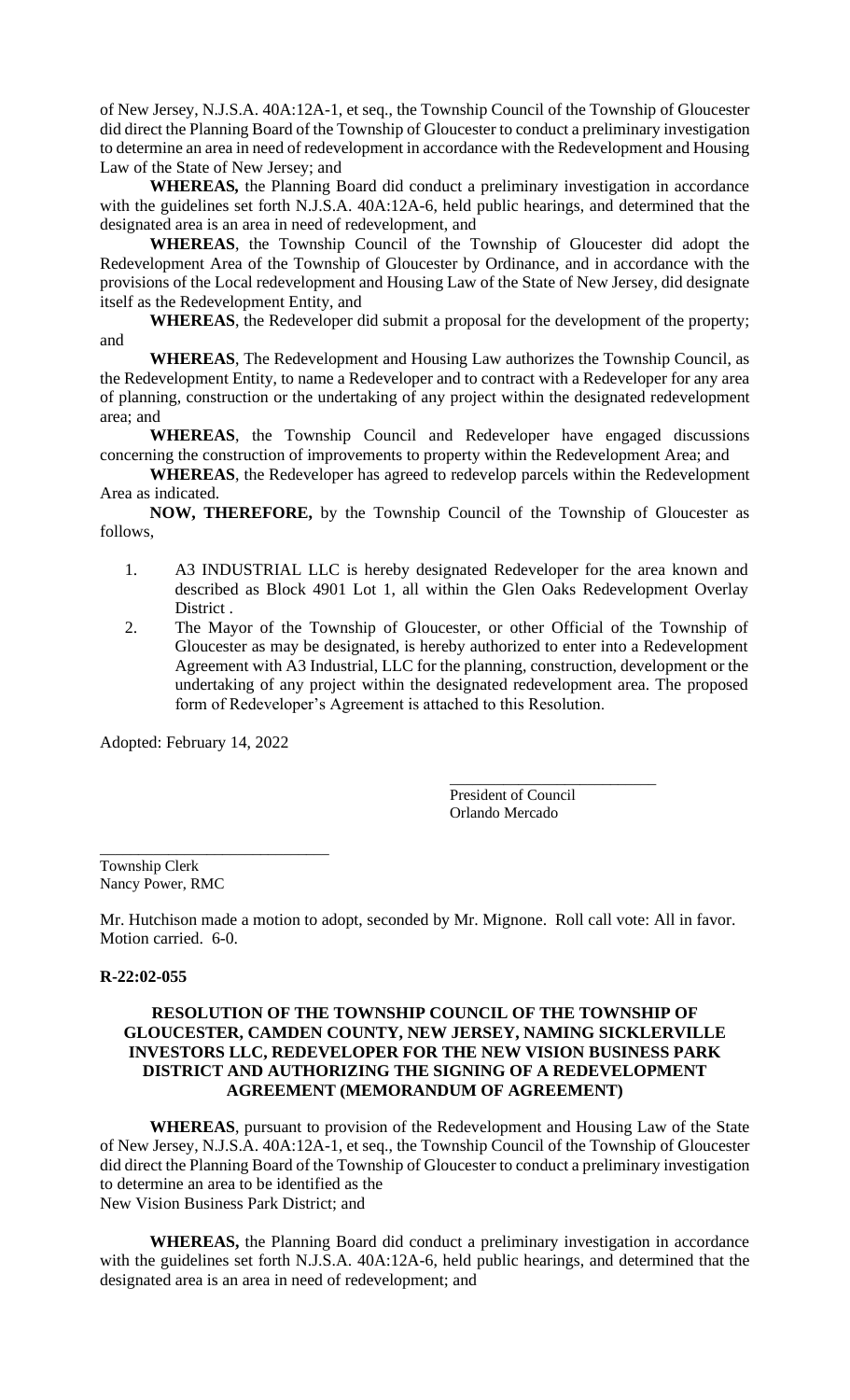**WHEREAS**, the Township Council of the Township of Gloucester did adopt the Redevelopment Area of the Township of Gloucester by Ordinance, and known as New Vision Business Park District; and

**WHEREAS,** within the New Vision Business Park District, a portion of which is property known as BLOCK 18301, LOT 10.04, known as 845 Williamstown Erial Road; and

**WHEREAS**, the Redeveloper submits a proposal for the development of the property; and

**WHEREAS**, the Redeveloper proposes to redevelop the property in the Redevelopment area with the following improvements:

Addition of a second drive thru lane and associated digital directional/preview signage and digital menuboard signage to the existing Taco Bell restaurant (the "Redevelopment Project Improvements").

**WHEREAS**, The Redevelopment and Housing Law authorizes the Township Council, as the Redevelopment Entity to name a Redeveloper and to contract with a Redeveloper for any area of planning, construction or the undertaking of any project within the designated redevelopment area; and

**WHEREAS**, the Redevelopment Entity and Redeveloper have engaged in discussion concerning the construction of improvements to the Redeveloper's property, within the Redevelopment Area; and

**WHEREAS**, the Redeveloper has agreed to redevelop the Property within the New Vision Business Park District as described above following approval and time restraints imposed by and represented to the Planning Board of the Township of Gloucester.

**NOW THEREFORE, BE IT RESOLVED,** It is herein Resolved by the Township Council of the Township of Gloucester as follows,

1. Sicklerville Investors LLC, the intended property owner, is hereby designated Redeveloper for the area known and described as 845 Williamstown Erial Road, Sicklerville, New Jersey 08012. Being Block 18301 Lots 10.04 of the New Vision Business Park District.

2. The Mayor of the Township of Gloucester, or other Official of the Township of Gloucester as may be designated, is hereby authorized to enter into a Redevelopment Agreement for the planning, construction, development of the addition of a second drive thru lane and associated digital directional/preview signage and digital menuboard signage to the existing Taco Bell restaurant (the "Redevelopment Project Improvements") within the designated redevelopment area.

Adopted: February 14, 2022

\_\_\_\_\_\_\_\_\_\_\_\_\_\_\_\_\_\_\_\_\_\_\_\_\_\_\_\_\_\_

\_\_\_\_\_\_\_\_\_\_\_\_\_\_\_\_\_\_\_\_\_\_\_\_\_\_\_ President of Council Orlando Mercado

ATTEST:

Township Clerk Nancy Power, RMC

Mr. Hutchison made a motion to adopt, seconded by Mr. Mignone. Roll call vote: All in favor. Motion carried. 6-0.

## **REGULAR AGENDA:**

**R-22:02-056**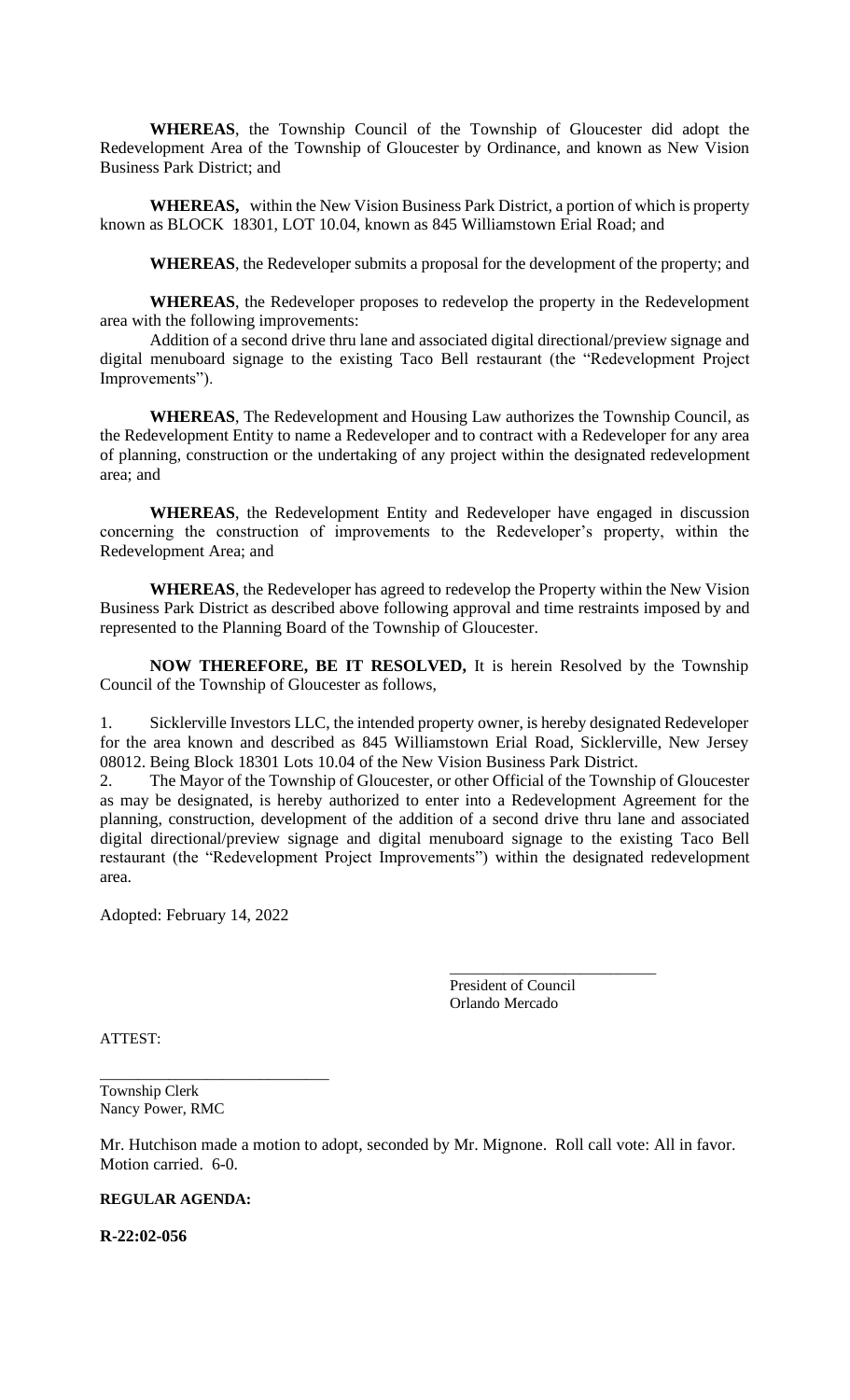## **RESOLUTION OF THE TOWNSHIP COUNCIL OF THE TOWNSHIP OF GLOUCESTER, CAMDEN COUNTY, NEW JERSEY, AUTHORIZING THE SIGNING OF AN AMENDED LEASE AGREEMENT FOR LEASE AND DEVELOPMENT OF A SOLAR PHOTOVOLTAIC FACILITY KNOWN AS BLOCK 14003, LOTS 25 & 26, AND KNOWN AS THE GEMS LANDFILL**

**WHEREAS,** the Township of Gloucester along with the Gloucester Township Planning Board has previously determined the advantage of the development of a Solar Photovoltaic Facility at the GEMS Landfill located on Hickstown Road New Brooklyn Erial Road; and

**WHEREAS,** the Gloucester Township Planning Board did previously conduct a preliminary investigation in accordance with the guidelines set forth N.J.S.A. 40A:12A-6, held public hearings and determined that the designated area is an area in need of redevelopment; and

**WHEREAS,** the Township Council of the Township of Gloucester and Syncapha, LLC entered in a certain Amended and Restated Lease Agreement dated November 4, 2020 (the "Original Lease");

**WHEREAS**, the Township of Gloucester and Syncarpha, LLC desire to amend the Amended and Restated Lease Agreement (the "Original Lease") for the purpose of defining the property to leased as reflected in Exhibit A. Exhibit A will be replaced in its entirety and made a part of the First Amendment to Amended and Restate Lease Agreement.

**NOW, THEREFORE**, **BE IT RESOLVED** that the Township Council of the Township of Gloucester is hereby authorized to sign the First Amendment to Amended and Restate Lease Agreement with Syncarpha, LLC for the purposes of defining the property to be leased as reflected in Exhibit A. Exhibit A will be replaced in its entirety and made a part hereof the First Amendment to Amended and Reinstated Lease Agreement to develop, construct and operate a photovoltaic solar array facility located on Hickstown Road and New Brooklyn Erial Road and designated on the official tax map of the Township of Gloucester known as Block 14003, Lots 25 & 26 in consideration of the premises and mutual agreement set forth in the Redevelopment Agreement.

Adopted: February 14, 2022

\_\_\_\_\_\_\_\_\_\_\_\_\_\_\_\_\_\_\_\_\_\_\_\_\_\_

\_\_\_\_\_\_\_\_\_\_\_\_\_\_\_\_\_\_\_\_\_\_\_\_ President of Council Orlando Mercado

ATTEST:

Township Clerk Nancy Power, RMC

Mr. Hutchison made a motion to adopt, seconded by Mr. Mignone. Roll call vote: All in favor. Motion carried. 6-0.

## **GT E-GOV ACCESS:**

Sam Sweet of Elizabeth Place asked Council the following question:

*According to NJ state law, if a company donates to a political party and they were awarded a non-fair contract, they are penalized from doing business with the township in question in the future I asked at the last Council meeting how long is that penalty for? I was told that Mr. Carlamere's office would get back to me with an answer. As of the moment they have not. How long is the penalty for?* Mr. Carlamere stated 1 year.

## **PUBLIC PORTION:**

Mr. Mercado opened the public portion.

Shaunessy Smithman of Millbridge Gardens suggested placing municipality and fire department address and phone numbers on United States Postal Service drop boxes.

Paul Krugg of Blackwood Estates asked if there was a strategy to implement the revised Blackwood West Redevelopment Plan. Mr. Krugg began a discussion regarding the upcoming budget.

Shaunessy Smithman of Millbridge Gardens suggested placing municipality and fire department